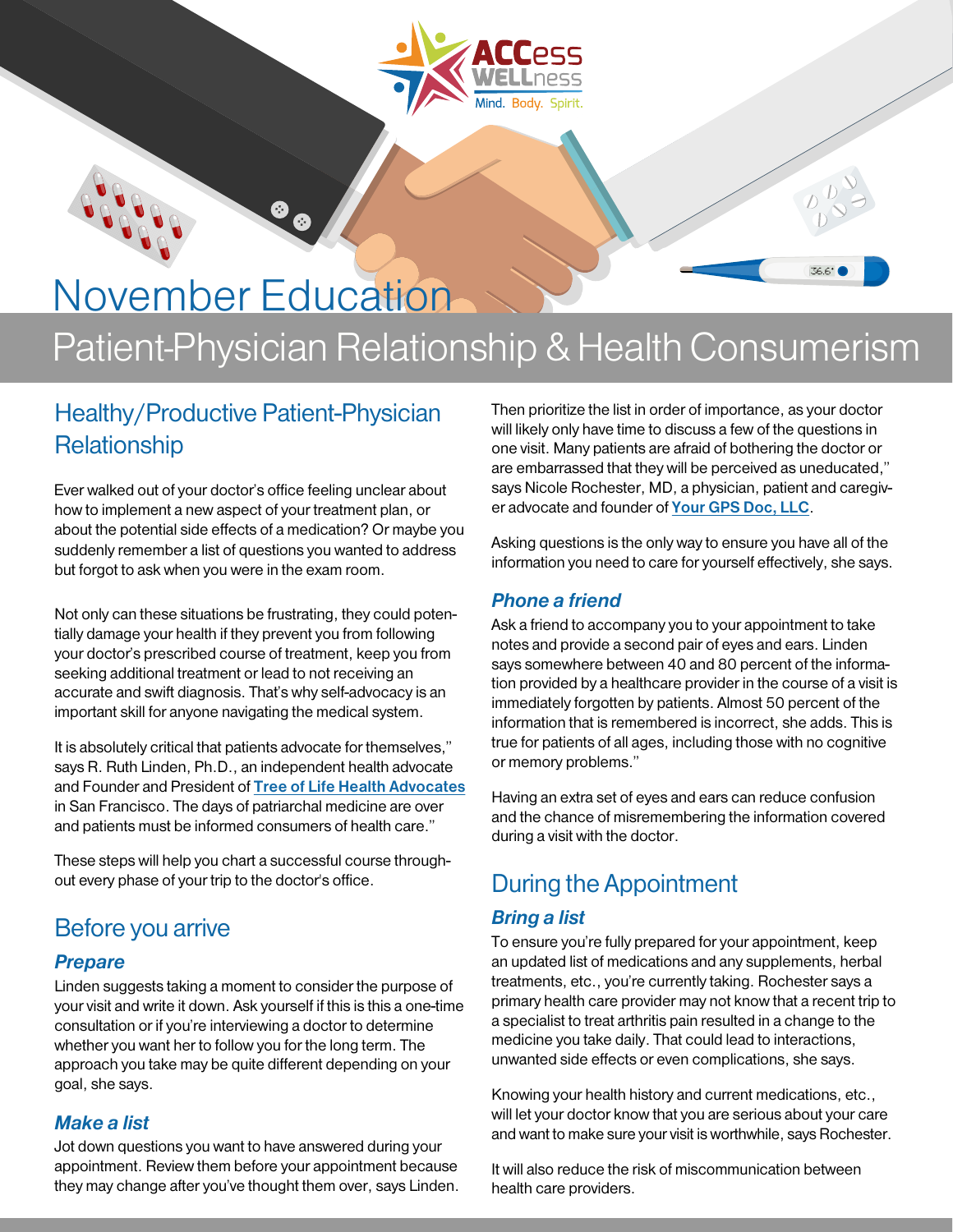#### Slow things down

Linden stresses that patients should never feel rushed out of the exam room or that their doctor is in a hurry to conclude the appointment.

If your doctor makes you feel rushed, speak up,"she advises. If your doctor doesn't change his or her approach, find another doctor."

And don't be afraid to ask your doctor to speak in lay terms as much as possible.

Don't hesitate to interrupt and ask, Would you please explain that to me in plain language?"And never leave the office until you fully understand the diagnosis, prescribed treatment, upcoming tests or procedures, etc, says Rochester.

It will also reduce the risk of miscommunication between health care providers.

#### Be persistent

Lisa Doggett, MD, a board-certified family physician in Austin, Texas, learned the importance of persistence several years ago when dealing with her own doctor's office. I kept calling my doctor's office until I found a nurse who went over in detail the results of my blood test over the phone. She first said everything was 'normal.'"

But it was only once Doggett pushed for the details of each tests that she learned she had early menopause at age 41.

If I had not been so persistent, my diagnosis would have been missed," she says

#### Ask for help

Doggett emphasizes that your doctor's care can extend beyond writing a prescription and checking your blood pressure. You may need to enlist your doctor's help to get a prescription medicine approved or receive free medicine through a patient assistance program, to get an urgent appointment for a test or with a specialist if needed or to help you access extra services you may need, like home health or physical therapy,"she says.

A good patient-doctor relationship should include your comfort in speaking up for yourself and asking for help.

#### Follow up

Rochester says never to assume that no news is good news. Call for results if you don't receive them via a patient portal or phone call from your doctor's office, she advises.

And ask your doctor's office to send you a copy in the mail of any labs or tests that are done in order for you to ensure there's clear communication between your health care providers.

Rochester points out that your primary health care provider may not know if you go into the hospital or visit the emergency

room. Not only should you make sure your doctor knows when you go to the ER or are admitted to the hospital, you should ask the doctor that cares for you in the hospital to send records and also call your primary care doctor to share what happened while you were there, she says.

Similarly, when you see a specialist, your primary care doctor may never know unless you tell them. You should always remind the specialist to send records to your primary care doctor, and you should take notes of any recommendations or medication changes recommended by the specialist," says Rochester.

## Seven Tips to be a Smart Healthcare **Consumer**

Consumers, like me and you, play a key role in all aspects of healthcare delivery because good health doesn't just happen on its own. Taking an active role in your health is the best way to prevent disease, get great care, and reduce costs at the same time. A smart healthcare consumer doesn't just ask the right questions of their doctor, but knows it's also about prevention, self-care, and knowing where to find resources. By being a smart healthcare consumer you can make good decisions that will have a positive impact on your physical and financial health. Here are some tips:

- 1. Maintain a healthy lifestyle. Healthy living is one area of your life you can control. By exercising regularly, eating a healthy diet, being tobacco free, and getting adequate rest, you may help to ward off preventable chronic conditions such as diabetes, cancer, and cardiovascular disease.
- **2. Practice prevention and self-care.** By getting the ageappropriate health screenings and immunizations, you are taking a proactive approach to prevent potential conditions. In addition, by knowing what you can do at home to help minimize the symptoms of a cold or flu, you can prevent unnecessary trips to the doctor's office. Self-care hand books are a great resource to have on hand, as well as quick access to their online counterpart.
- **3. Select healthcare providers carefully.** Putting in as much time to select a new vehicle or appliance as you do your Primary Care Physician (PCP) will benefit you greatly. Seek recommendations from family and friends, look to your health plan to see which physicians are in-network, and know what you want from a PCP. Once you have narrowed down your list, here are a few other questions you may wish to ask to help you make your decision:
	- What are the office hours?
	- Is there a covering doctor when the office is closed? If not, what plans are in place for patients to receive care after hours?
	- Does the doctor have a subspecialty that fits your needs, such as experience working with children, • the elderly, or people with disabilities?